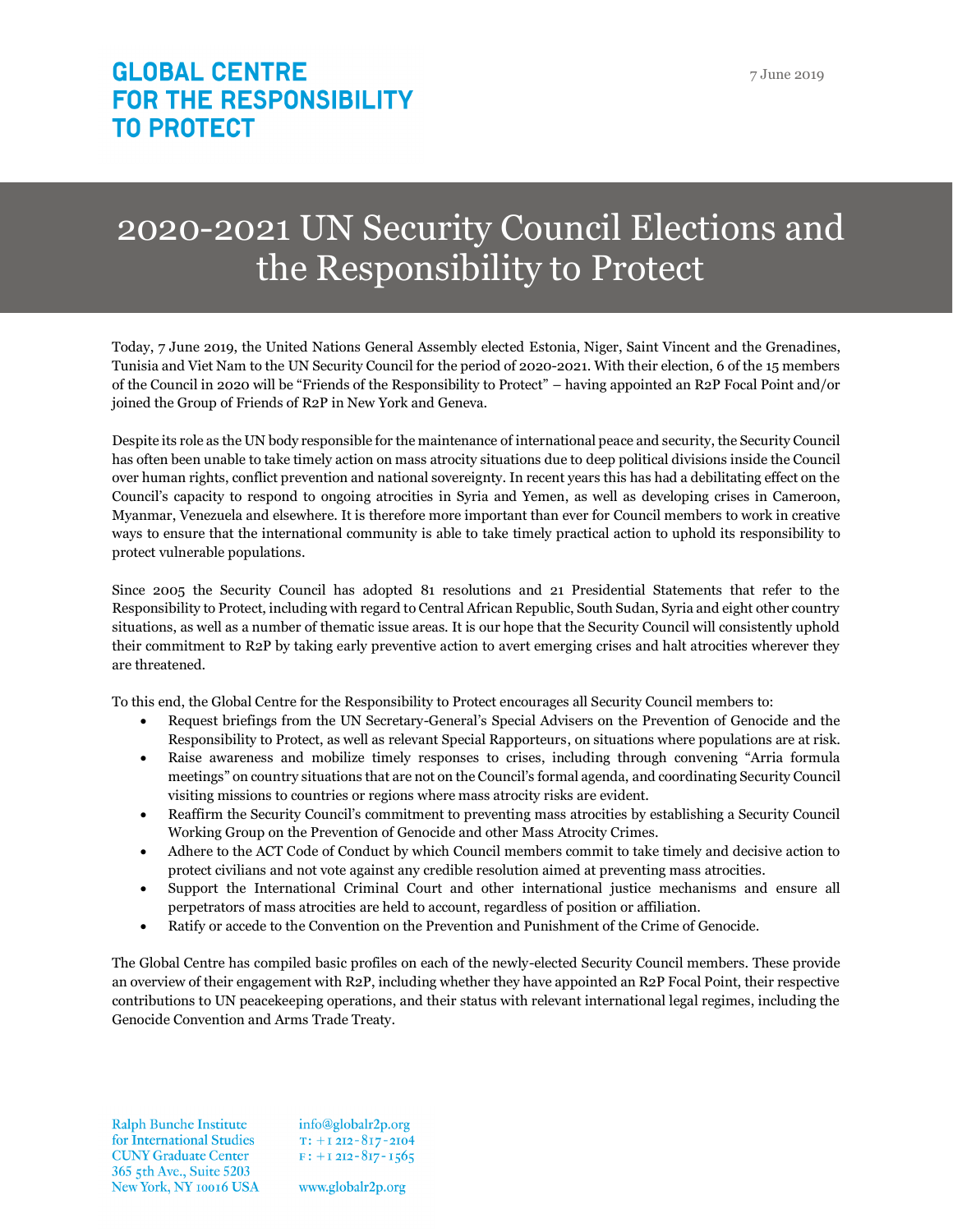# **Estonia**

**Head of State:** President Kersti Kaljulaid

**Head of Government:** Prime Minister Jüri Ratas

**Minister of Foreign Affairs:** H.E. Mr. Urmas Reinsalu

#### Permanent Representative to the UN: H.E. Mr. Sven Jürgenson

| <b>Summary of R2P Engagement</b>                           |                                                                                  |  |
|------------------------------------------------------------|----------------------------------------------------------------------------------|--|
| Participation in UNGA R2P dialogue:                        | 2012, 2013                                                                       |  |
|                                                            | 2014 and 2015 (delivered a joint statement on<br>behalf of Latvia and Lithuania) |  |
|                                                            | 2016, 2017 and 2018 (delivered by Latvia on<br>behalf of Estonia and Lithuania)  |  |
|                                                            | Also part of the statement by the European<br>Union: 2009-2018                   |  |
| R2P Group of Friends member:                               | No                                                                               |  |
| Appointed R2P Focal Point:                                 | N <sub>o</sub>                                                                   |  |
| <b>Background</b>                                          |                                                                                  |  |
| <b>Regional Group:</b>                                     | Eastern European Group                                                           |  |
| UN Security Council Membership:                            |                                                                                  |  |
| Human Rights Council Membership:                           | 2013-2015                                                                        |  |
| Contribution to UN Peacekeeping:                           | 7 (103rd largest contributor)                                                    |  |
| Signatory Kigali Principles on Protection of<br>Civilians: | <b>Yes</b>                                                                       |  |
| <b>Signatory Safe Schools Declaration:</b>                 | No                                                                               |  |
| Signatory ACT Code of Conduct:                             | <b>Yes</b>                                                                       |  |
| Signatory France/Mexico Veto Restraint<br>Declaration:     | Yes                                                                              |  |
| Rome Statute of the ICC:                                   | Ratified 30 January 2002                                                         |  |
| Genocide Convention:                                       | Acceded 21 October 1991                                                          |  |
| <b>Arms Trade Treaty:</b>                                  | Ratified 2 April 2014                                                            |  |

#### **Security Council Priorities:**

- Promoting greater accountability, coherence, and transparency of the UN Security Council
- Focusing on conflict prevention
- Promoting solutions to new and emerging threats to international peace and security, including cybersecurity and cyber-attacks
- Exploring climate change and climate security
- Acting as an advocate for the common interests of small states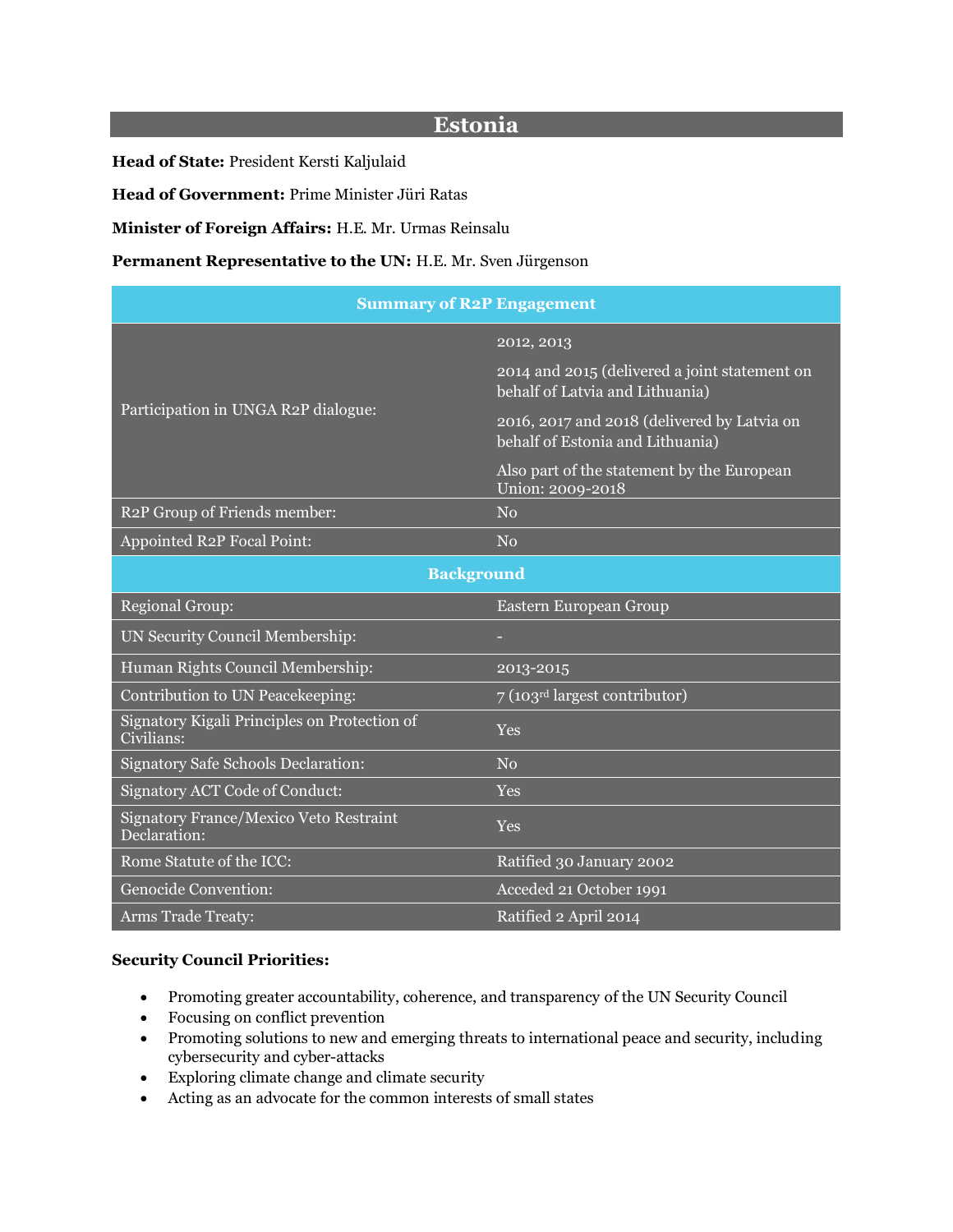**On R2P:** "With [the] help of available prevention tools we must better translate early warning signs into timely preventive action, to avoid repeating tragic mistakes of the past…. The UN system has a particular role in advancing and operationalizing the R2P concept, including through the protection of civilians in the peacekeeping operations.... The Security Council [also] has a special responsibility to take timely and decisive action to prevent the outbreak of brutality against innocent people." (Statement delivered by Latvia on behalf of Estonia, Latvia, and Lithuania at the UN General Assembly Formal Debate on R2P, 2018)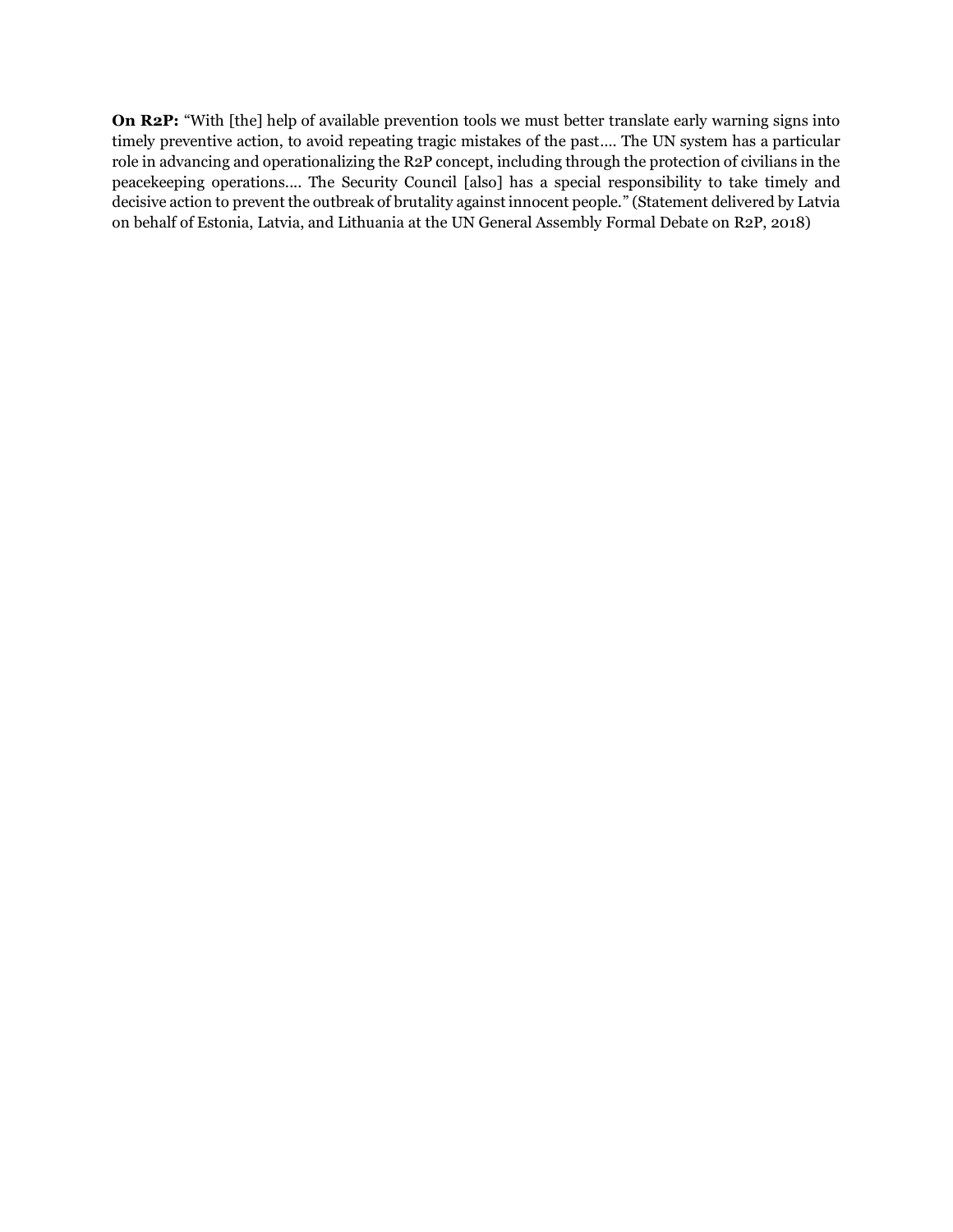# **Niger**

**Head of State:** President Mahamadou Issoufou

**Head of Government:** Prime Minister Brigi Rafini

**Minister for Foreign Affairs:** H.E. Mr. Kalla Ankourao

#### **Permanent Representative to the UN**: H.E. Mr. Abdou Abarry

| <b>Summary of R2P Engagement</b>                           |                                                      |  |
|------------------------------------------------------------|------------------------------------------------------|--|
| Participation in UNGA R2P dialogue:                        | No                                                   |  |
| R2P Group of Friends member:                               | $\rm No$                                             |  |
| Appointed R2P Focal Point:                                 | No                                                   |  |
| <b>Background</b>                                          |                                                      |  |
| <b>Regional Group:</b>                                     | African Group                                        |  |
| UN Security Council Membership:                            | 1980-1981                                            |  |
| Human Rights Council Membership:                           |                                                      |  |
| Contribution to UN Peacekeeping:                           | 998 personnel (22 <sup>nd</sup> largest contributor) |  |
| Signatory Kigali Principles on Protection of<br>Civilians: | <b>Yes</b>                                           |  |
| Signatory Safe Schools Declaration:                        | Yes                                                  |  |
| <b>Signatory ACT Code of Conduct:</b>                      | Yes                                                  |  |
| Signatory France/Mexico Veto Restraint<br>Declaration:     | No                                                   |  |
| Rome Statute of the ICC:                                   | Ratified 11 April 2002                               |  |
| Genocide Convention:                                       | No                                                   |  |
| <b>Arms Trade Treaty:</b>                                  | Ratified 24 July 2015                                |  |

# **Security Council Priorities**:

None stated

**On R2P:** *Niger has not formally commented on the Responsibility to Protect.*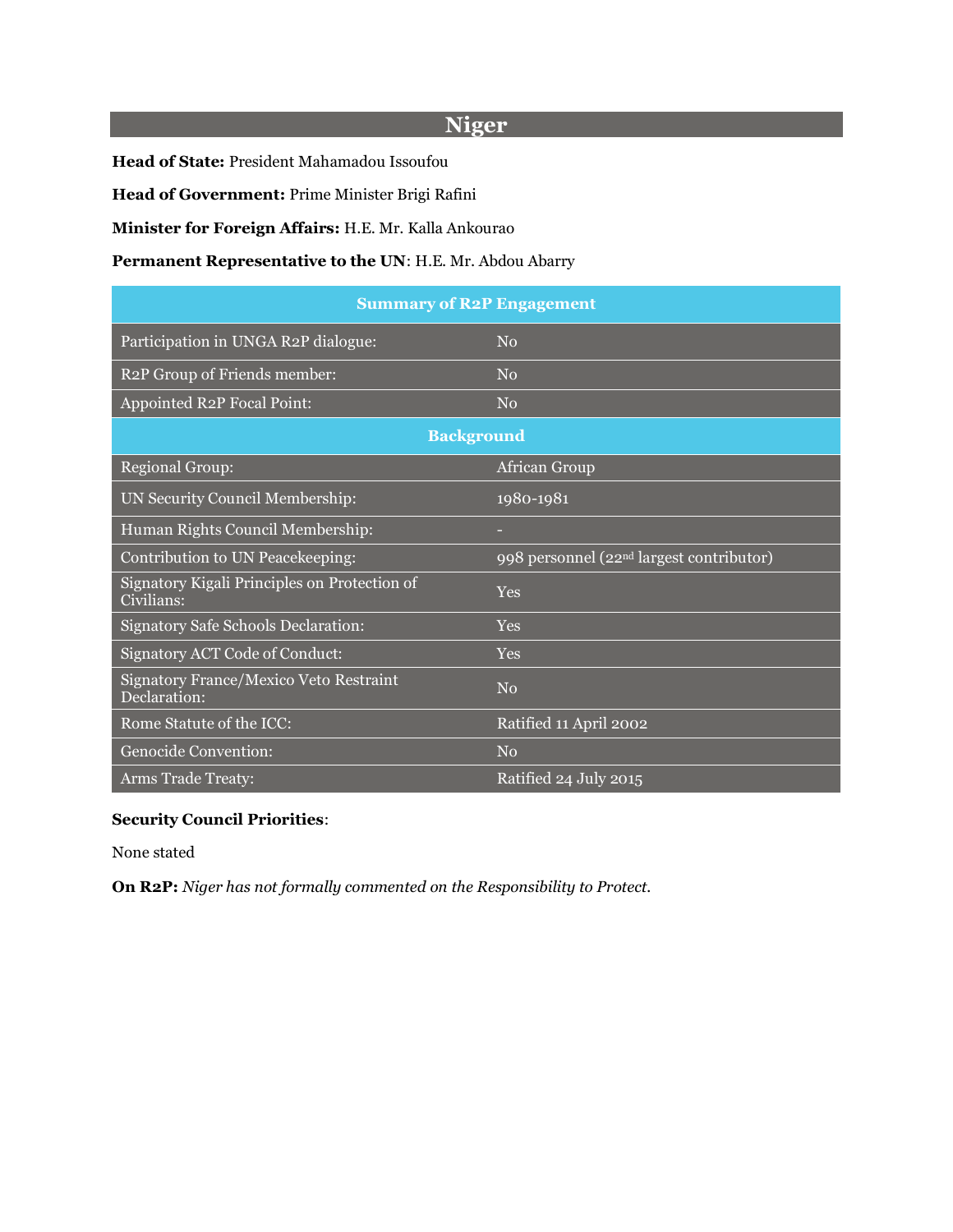# **Saint Vincent and the Grenadines**

**Head of Government:** Prime Minister Ralph E. Gonsalves

#### **Minister for Foreign Affairs:** H.E. Sir Louis Straker

#### **Permanent Representative to the UN**: H.E. Ms. Inga Rhonda King

| <b>Summary of R2P Engagement</b>                           |                                              |  |
|------------------------------------------------------------|----------------------------------------------|--|
| Participation in UNGA R2P dialogue:                        | Part of the statement by CARICOM: 2009, 2011 |  |
| R2P Group of Friends member:                               | No                                           |  |
| Appointed R2P Focal Point:                                 | No                                           |  |
| <b>Background</b>                                          |                                              |  |
| <b>Regional Group:</b>                                     | Latin America and the Caribbean              |  |
| UN Security Council Membership:                            |                                              |  |
| Human Rights Council Membership:                           |                                              |  |
| Contribution to UN Peacekeeping:                           |                                              |  |
| Signatory Kigali Principles on Protection of<br>Civilians: | No                                           |  |
| <b>Signatory Safe Schools Declaration:</b>                 | No                                           |  |
| Signatory ACT Code of Conduct:                             | <b>Yes</b>                                   |  |
| Signatory France/Mexico Veto Restraint<br>Declaration:     | No                                           |  |
| Rome Statute of the ICC:                                   | No                                           |  |
| Genocide Convention:                                       | Acceded 9 November 1981                      |  |
| <b>Arms Trade Treaty:</b>                                  | Ratified 3 June 2014                         |  |

#### **Security Council Priorities**:

- Advancing security related issues around climate change, sustainable development, disarmament and human rights
- Promoting the role of women and youth in conflict prevention and resolution
- Committing to multilateralism and the strengthening rule of law, and the principles of noninterference and non-intervention

**On R2P:** *Saint Vincent and the Grenadines has not formally commented on the Responsibility to Protect.*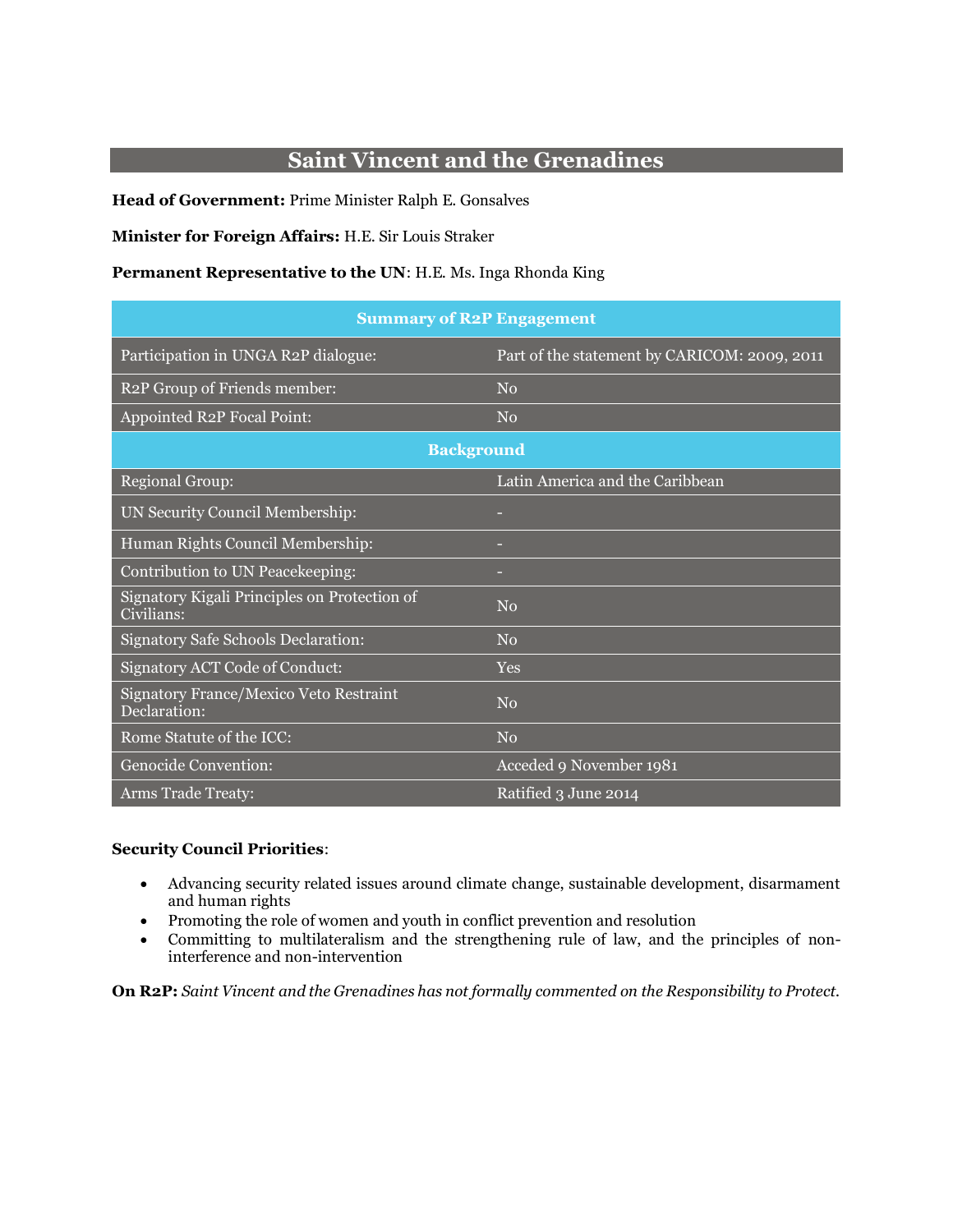# **Tunisia**

**Head of State:** President Béji Caïd Essebsi

**Head of Government:** Prime Minister Youssef Chahed

**Minister for Foreign Affairs:** H.E. Mr. Khemais Jhinaoui

#### **Permanent Representative to the UN**: No current Ambassador

| <b>Summary of R2P Engagement</b>                           |                                            |  |
|------------------------------------------------------------|--------------------------------------------|--|
| Participation in UNGA R2P dialogue:                        | 2012                                       |  |
| R2P Group of Friends member:                               | No                                         |  |
| <b>Appointed R2P Focal Point:</b>                          | No                                         |  |
| <b>Background</b>                                          |                                            |  |
| <b>Regional Group:</b>                                     | African Group                              |  |
| UN Security Council Membership:                            | 1959-1960, 1980-1981, 2000-2001            |  |
| Human Rights Council Membership:                           | 2006-2007, 2017-2019                       |  |
| Contribution to UN Peacekeeping:                           | 240 personnel $(53rd$ largest contributor) |  |
| Signatory Kigali Principles on Protection of<br>Civilians: | No                                         |  |
| Signatory Safe Schools Declaration:                        | No                                         |  |
| Signatory ACT Code of Conduct:                             | <b>Yes</b>                                 |  |
| Signatory France/Mexico Veto Restraint<br>Declaration:     | <b>Yes</b>                                 |  |
| Rome Statute of the ICC:                                   | Acceded 24 June 2011                       |  |
| Genocide Convention:                                       | Acceded 29 November 1956                   |  |
| <b>Arms Trade Treaty:</b>                                  | No                                         |  |

#### **Security Council Priorities**:

- Fostering linkages between peace, security, development, and human rights
- Strengthening ties between the UN and regional bodies
- Focusing on conflict prevention through promoting sustainable peace
- Promoting the role of women and youth
- Fighting and combating terrorism
- Enhancing UN peace keeping, with a focus on promoting greater effectiveness, clear and realistic mandates, and resource mobilization
- Building consensus on and combating climate change and cyber-threats

**On R2P:** "The Responsibility to Protect must not call into question the principle of non-interference or of state sovereignty, fundamental principles of international law. Nor should it justify unregulated interventionism. It is fundamental that any action stemming from this concept to be in complete harmony with the provision of the Charter and other rules of international law." (UN General Assembly Informal Interactive Dialogue on R2P, 2012)